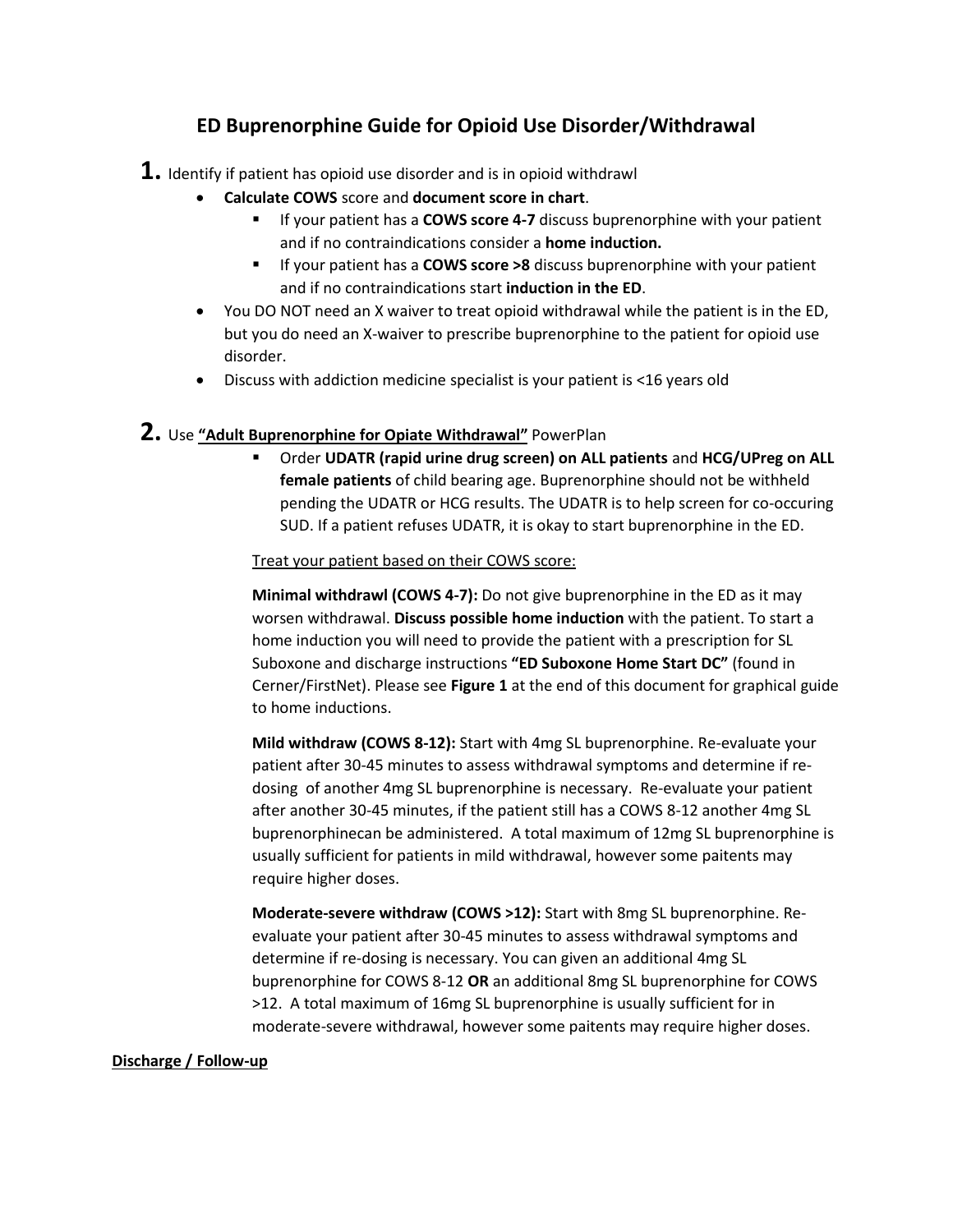- **3.** Once the patient is ready for discharge, a buprenorphine and naloxone prescription and discharge instructions should be provided to the patient.
	- **You or someone you are working with must have X-waiver** to write the prescription.
	- There are prescription orders within the **"Adult Buprenorphine for Opiate Withdrawal"** PowerPlan
		- Default prescription order is **16 mg SL Suboxone (buprenorphine-naloxone) daily for 14 days.**
		- If the patient was **induced in the ED**:
			- Provide patients with "**ED Suboxone ED Start DC**" discharge instructions (found in Cerner/FirstNet).
			- You can discuss with the patient that the they can take more buprenorphine on the day of discharge if they have worsening withdrawal (4mg at at time and up to a total of 12mg).
			- Typically, patients will be instructed to take 16mg daily each subsequent day after their induction until they follow up in clinic.
		- If the patient is planning a **home induction**:
			- Provide patients with **"ED Suboxone Home Start DC"** discharge instructions (found in Cerner/FirstNet).
			- On Day #1 the patient will be advised to take 4mg once they begin experiencing worse withdrawal. Then, they can take an additional 4mg 45min after their inital does if they are still feeling sick from withdrawal. After 6 hours if they are still feeling sick from withdrawal they can take an additional 4mg, for a total maximum dose of 12mg on Day #1. On the subsequent days they should take 16mg per day until their follow up appointment.
		- Document **X-waiver number** on the prescription under "**special instructions**".
		- Always ensure your patient also has a naloxone prescription or take home naloxone.
	- If your patient is pregnant, discuss with **Family Medicine Maternal & Child Health (MCH) or OBGYN** prior to giving buprenorphine prescription (no naloxone if the patient is pregnant)

**4.** Determine best location/time for outpatient follow-up (see below).

- Below are three clinics that are working with our ED for referrals.
	- o **UNM Family Health Clinic, North Valley** [3401 4th Street NW](https://goo.gl/maps/nb7N5mdQUm22) Albuquerque, NM 87107 Phone: [505-994-5300](tel:505-994-5300) Day: Thursday
- You can find clinic information discharge instructions for the patient under "**ED Opioid Use Disorder North Valley Clinic**" (found in Cerner/FirstNet).
	- o Hour for OUD Appointment:
		- 1 p.m. on Thursdays beginning May 1<sup>st</sup>, 2022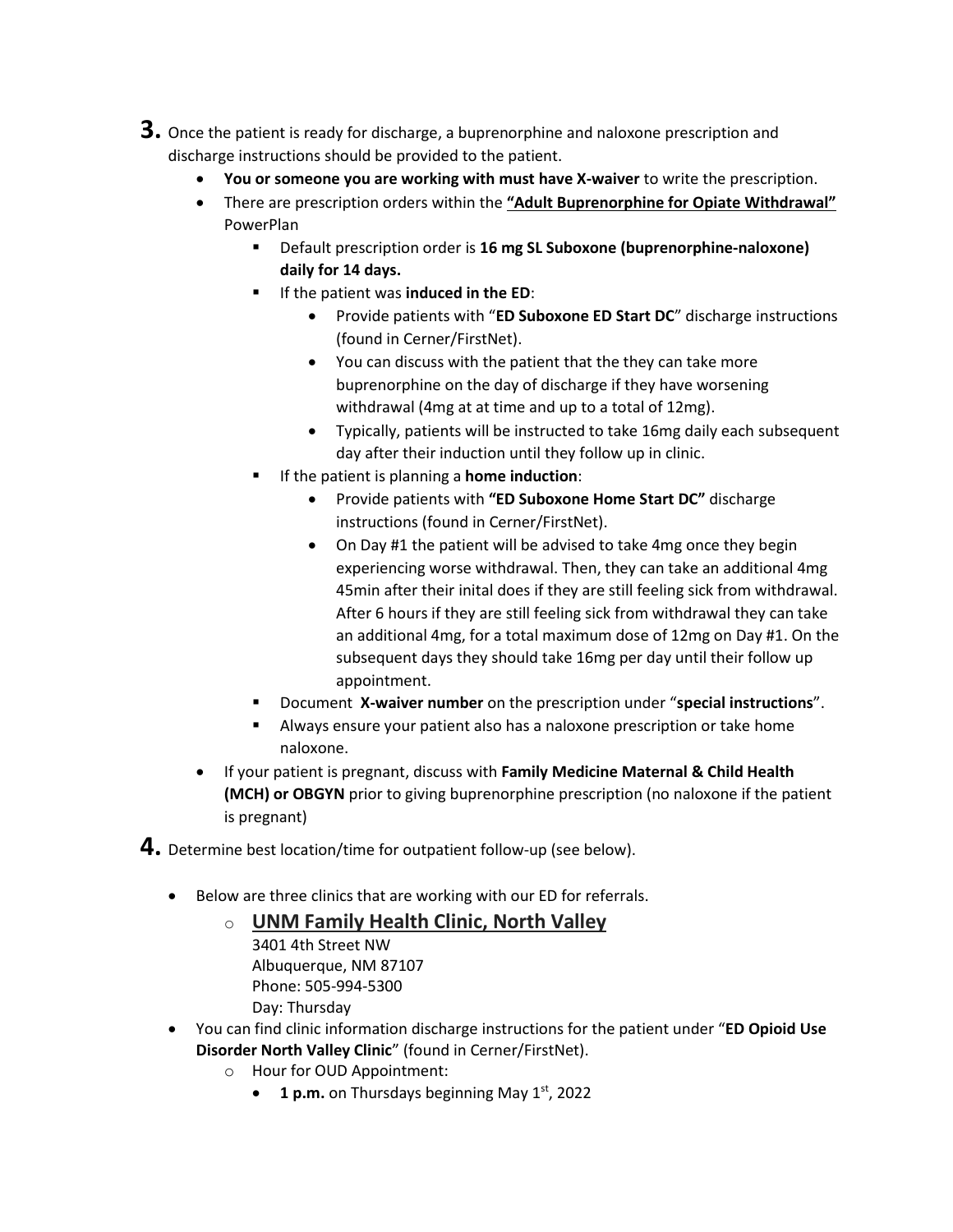- Cerner Message **Dr. Valerie Carrejo**
	- Click on the "**Communication**" tab *while in patient chart*
		- o Ensure patient's **name**, **DOB**, and **MRN** populate to the message
		- o In message, note the following:
			- **Start date, total amount**, and **route of induction** (SL or XR SQ injection)
			- Patient **cell #** and **secondary #**
			- If the patient received SL-BUP: **note the dose and duration of the prescription**
	- **NO WALK IN APPTS AVAILABLE**
- o **UNM Family Health Clinic, Southwest Mesa**
	- 301 Unser NW Albuquerque, NM 87121 Phone: 505-925-4126 Day: Wednesday
- You can find clinic information discharge instructions for the patient under "**ED Opioid Use Disorder SW Mesa Clinic**" (found in Cerner/FirstNet).
	- o Hour for OUD Appointment:
		- 11:25 a.m. on Wednesdays
		- Cerner Message **Dr. Sara Dooley, Dina M. Duran-Quintana, and Maira Tena**
			- Click on the "**Communication**" tab *while in patient chart*
				- o Ensure patient's **name**, **DOB**, and **MRN** populate to the message
				- o In message, note the following:
					- **Start date, total amount**, and **route of induction** (SL or XR SQ injection)
					- Patient **cell #** and **secondary #**
					- If the patient received SL-BUP: **note the dose and duration of the prescription**
		- **Please follow up with a Tigertext to Dr. Sara Dooley, Dina M. Duran-Quintana, and Maira Tena**
		- **NO WALK IN APPTS AVAILABLE**
	- o **Recovery Services of New Mexico, Isleta Clinic, South Valley**

[1711 Isleta SW](https://www.google.com/maps/place/Recovery+Services+of+New+Mexico+Isleta/@35.051572,-106.6803462,17z/data=!3m1!4b1!4m5!3m4!1s0x87220a9617ec1dbb:0xaf915f8057f83ee6!8m2!3d35.0515676!4d-106.6781575) Albuquerque, NM 87105 Phone: [505-717-2397](tel:505-717-2397) Day(s): Monday, Tuesday, or Thursday

- You can find clinic information discharge instructions fo the patient under "**ED Opioid Use Disorder Isleta Clinic**" (found in Cerner/FirstNet).
	- o Hour for OUD Appointment: **12:30 p.m.**
		- Send a "**RE: \*secure\* OUD Referral**" email to **Dr. Sergio Huerta** and **stebay@rsonm.com** (email template available on last page of this document)
			- Note the following:
				- o Patient: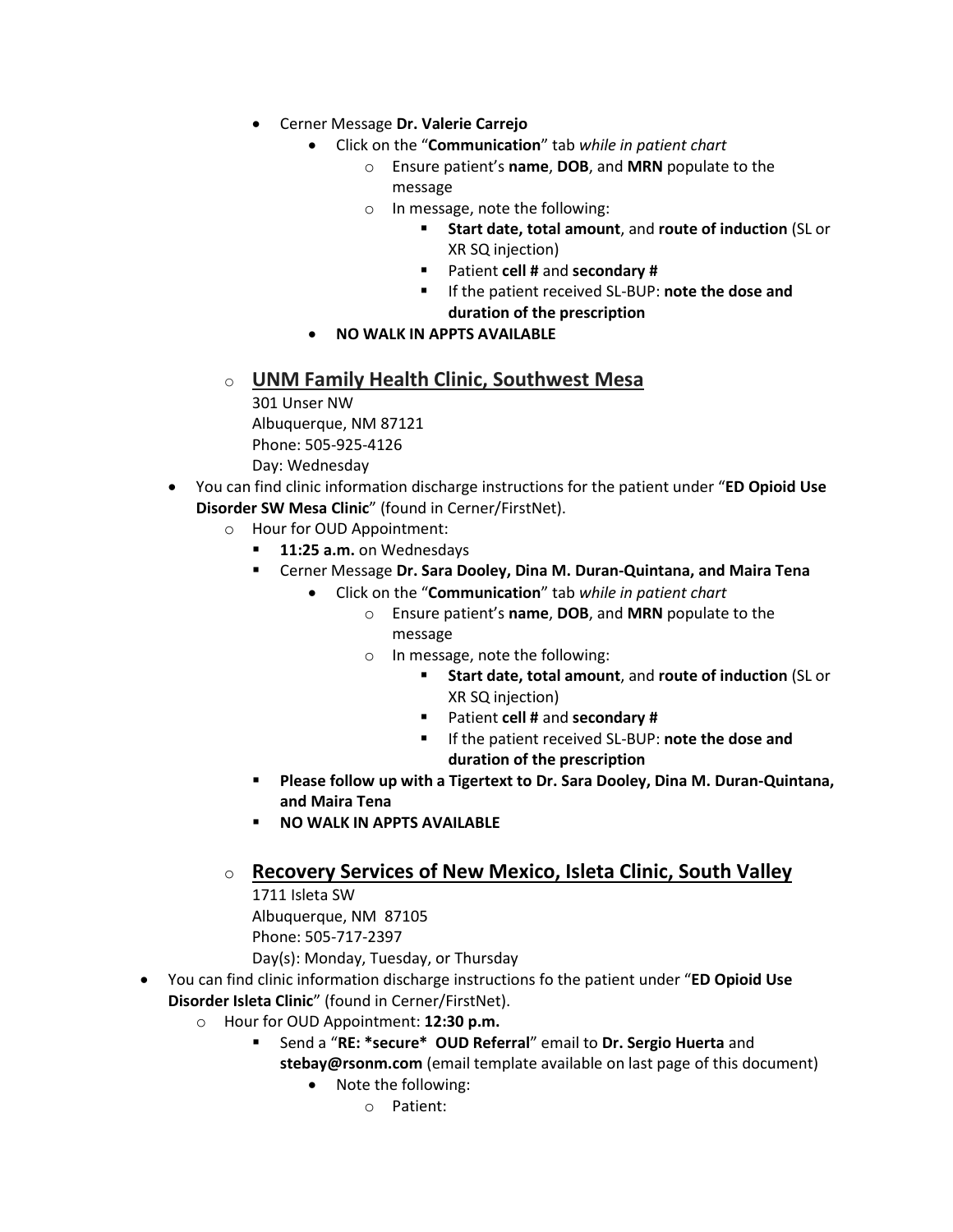- **Name**, **phone #**, **MRN**, **insurance** (must be in-state)
- o **Induction start date, total amount administered**, and **route** (SL or XR SQ injection)
- o If the patient received SL-BUP: **note the dose and duration of the prescription**
- o Patient must have a valid picture ID (MDC and prison IDs accepted if given within 30 days of discharge)
- **WALKS INS OK**

#### **Contraindications and considerations**

- If initiating Buprenorphine in the ED **make sure your patient is actively withdrawing** with a COWS  $\geq$  8.
- **Do not initiate** buprenorphine if your patient is NOT in opioid withdrawal (or early in stages) or **taking methadone** – buprenorphine can precipitate severe withdrawal.
- Other points of consideration/caution for your patient:
	- Alcohol use disorder or alcohol withdrawal.
	- Although the FDA advises buprenorphine should not be withheld for a person we cooccuring benzo or alcohol use disorder, advise the patient the sedating meds are an increased risk factor of death. New or increased doses of sedatives should be avoided when starting buprenorphine. Prescribing/using other sedating meds (ie - benzos, sleep aids, Lyrica, Soma, Seroquel).
	- Pregnant
		- **Discuss with Family Medicine maternal & child health (MCH).**
	- Moderate to severe liver disease (OK for single dose), if prescribing **check LFTs.**

## **Other FAQs**

- **Can I give buprenorphine if withdrawal was precipitated from naloxone?** 
	- $\circ$  Yes, but be sure and observe patient >2 hours after last dose of naloxone prior to buprenorphine induction and monitor the patient for at least 1 hour after administration (peak effect 45-60 min after administration).
- **What if the buprenorphine induction causes opioid withdrawal?**
	- o Consider more buprenorphine and/or standard meds for supportive care:
		- Muscle aches/pains:
			- Acetaminiophen 650mg, NSAIDs: ibuprofen 200-800mg, ketorolac 30- 60mg
		- Abdominal cramps/diarrhea:
			- Dicyclomine (Bentyl) 20mg, Loperamide (Imodium) 2mg
		- Nausea:
			- Ondansetron (Zofran) 8mg, Prochlorperazine (Compazine) 5-10mg, OR promethazine (Phenergan) 12.5-25mg
		- Elevated BP or Tachycardia
			- Clonidine 0.1-0.3mg (q 4-6 hrs), not to exceed 0.6mg in 24 hrs
				- o Hold for systolic bp of < 100 mgHG or HR of <56 bpm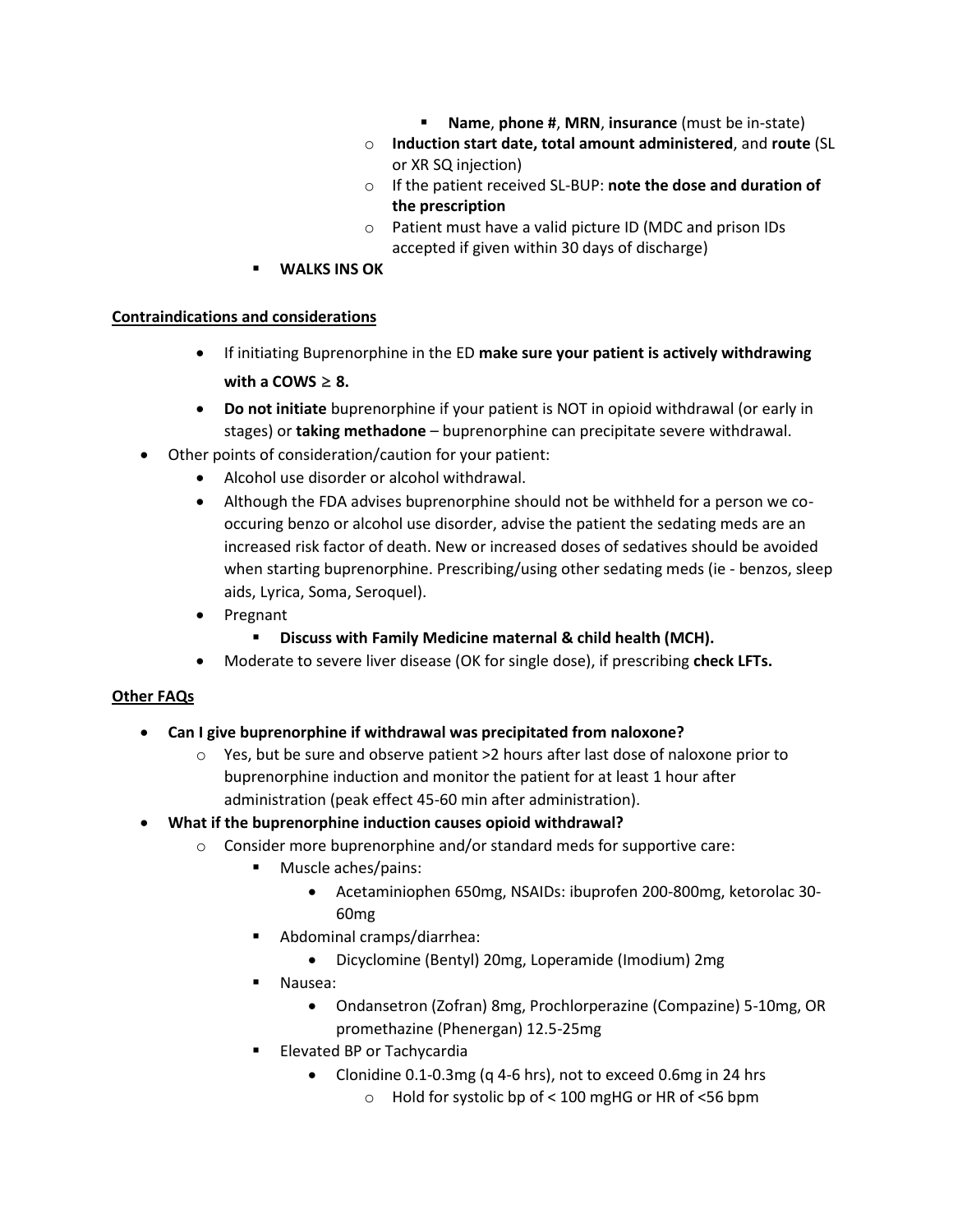- **What if my patient is still in withdrawal after re-dosing?**
	- o Consider other causes for withdrawal symptoms.
	- o Did patient vomit, spit out, or swallow induction dose? The strip or the tab should be left in the mounth until fully dissolved.
	- $\circ$  Possible patient has a high tolerance and may need more buprenorphine discuss with pharmacy

#### **Further Questions?**

• Consider contacting Jimmie Cotton, Cameron Crandall, Micah Shaw, Gen Lauria via TigerText



*Figure 1. A guide for home induction*